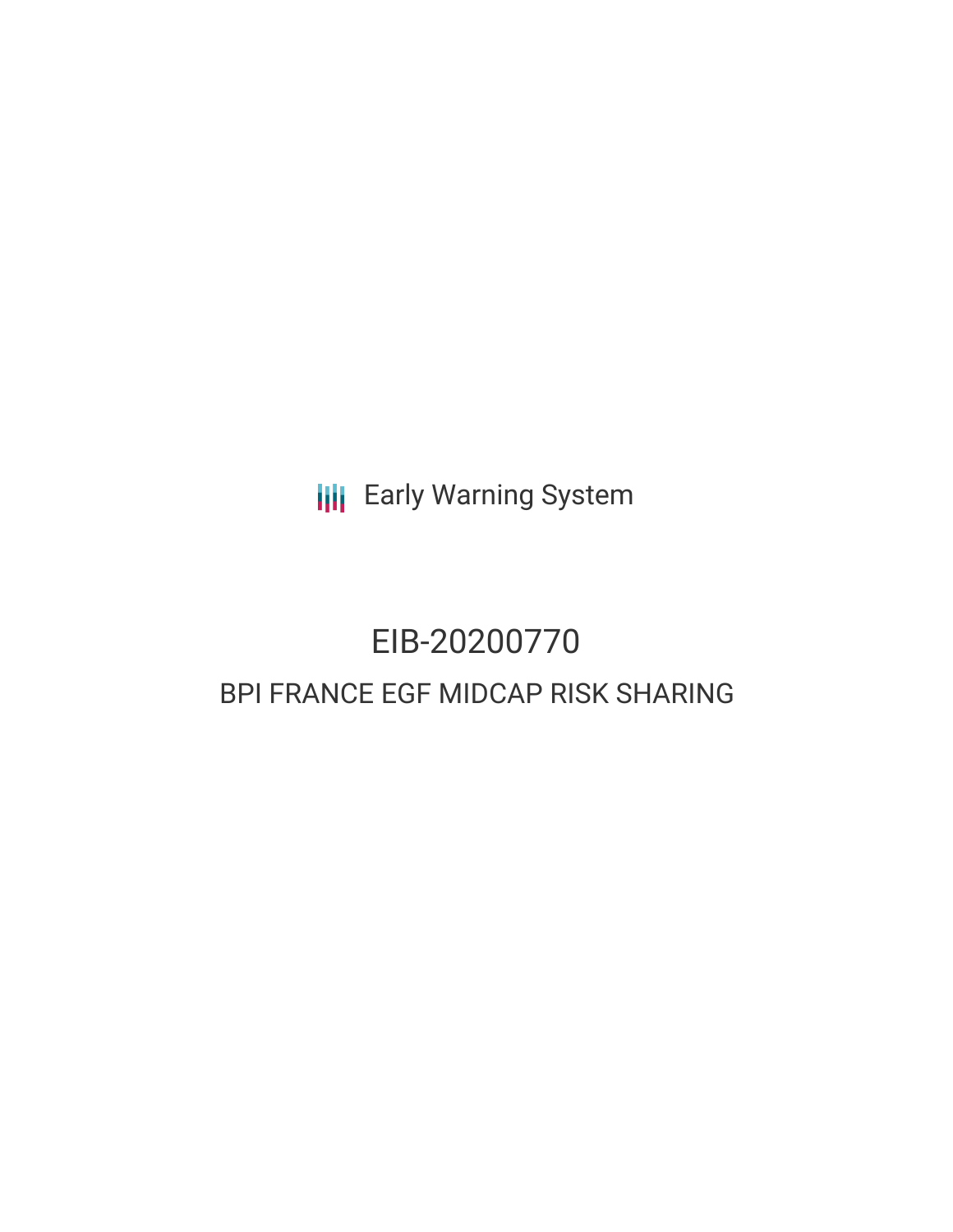

## **Quick Facts**

| <b>Countries</b>              | France                         |
|-------------------------------|--------------------------------|
| <b>Financial Institutions</b> | European Investment Bank (EIB) |
| <b>Status</b>                 | Approved                       |
| <b>Bank Risk Rating</b>       | U                              |
| <b>Borrower</b>               | <b>BPIFRANCE SA</b>            |
| <b>Sectors</b>                | Finance                        |
| <b>Investment Type(s)</b>     | Loan                           |
| <b>Loan Amount (USD)</b>      | \$898.58 million               |
| <b>Project Cost (USD)</b>     | \$5,032.06 million             |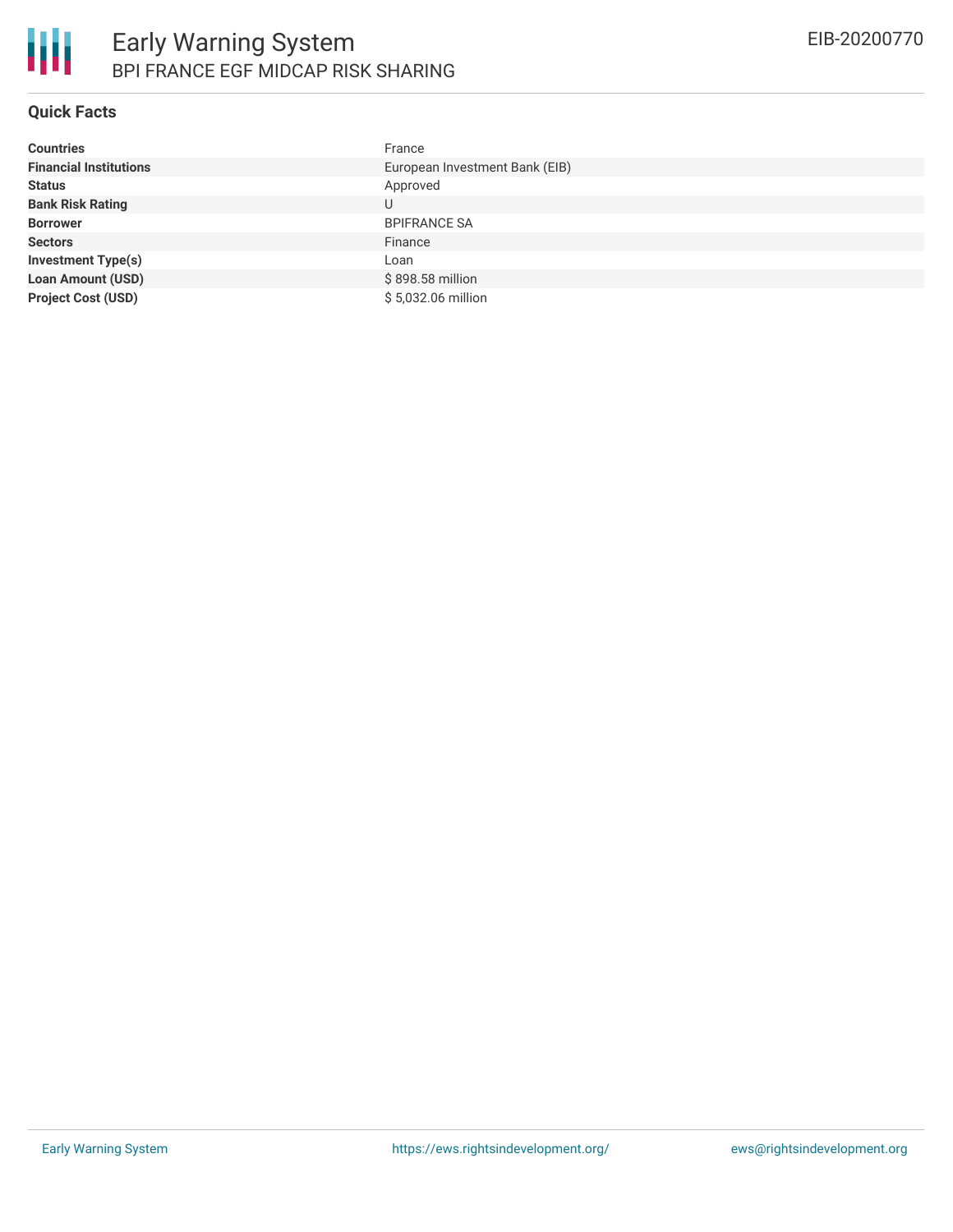

## **Project Description**

According to the bank website, BPI FRANCE EGF MIDCAP RISK SHARING is a linked risk-sharing instrument under the European Guarantee Fund (EGF) to improve access to finance for mid-caps and large corporates in France and possibly in other EGF participating member states. Moreover, Bpifrance will build a complementary portfolio of up to EUR 2 billion to improve access to finance for small and medium-sized enterprises (SMEs). Namely, the objective is to support companies' access to liquidity and to improve their resilience to temporary demand and liquidity suppression brought about by the COVID-19 pandemic, as well as support investment, and thereby also foster economic recovery.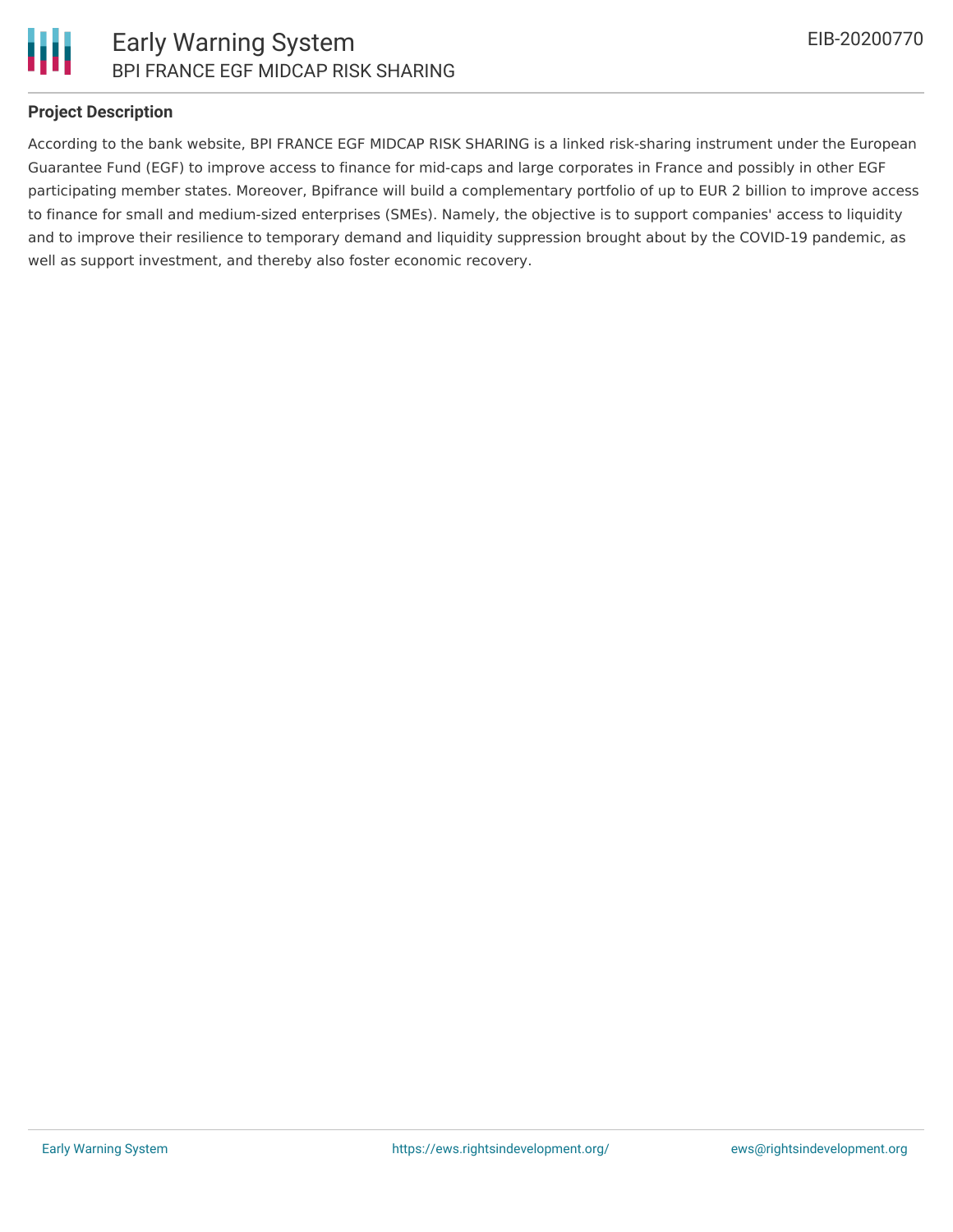# 朋 Early Warning System BPI FRANCE EGF MIDCAP RISK SHARING

### **Investment Description**

European Investment Bank (EIB)